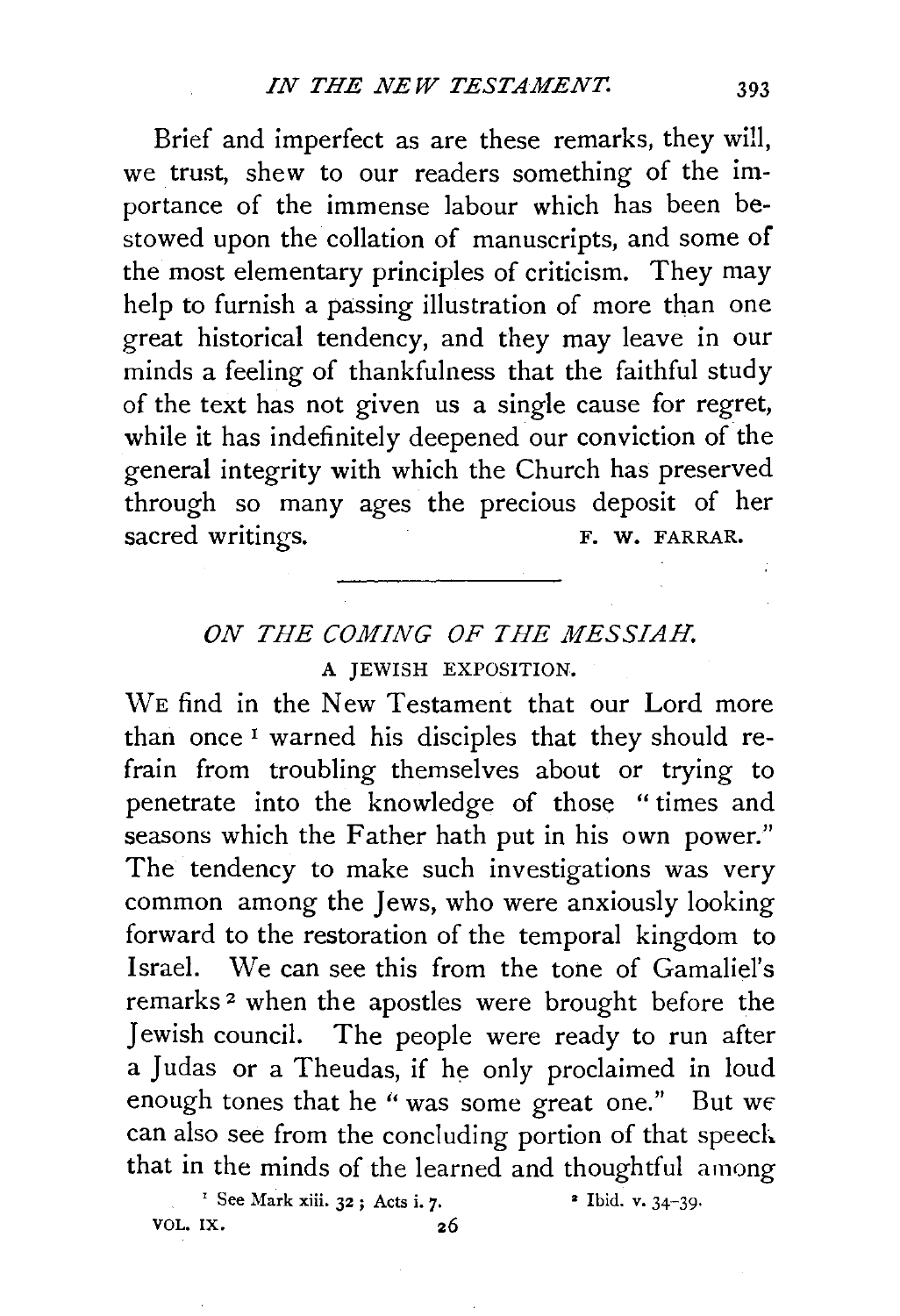the Jews there had grown up a feeling that such speculations and the movements to which they gave rise were best let alone.

In the light of the words of Gamaliel, the following passage from the Talmud<sup>1</sup> is full of meaning. The Verse under discussion and on which the comments are based is Habakkuk ii. 3. On \_this Rabbi Nathan remarks: " This verse penetrates and goes down to the very depths" [by which he means that it is here intimated how unsearchable are God's counsels concerning the coming of the Messiah, and that in consequence attempts to penetrate such mysteries are not to be entered on]. *"For,"* it says, *"the vision*  is yet for an appointed time, but at the end it shall *speak* [or, as the Rabbi takes it, it is blowing, panting, hastening toward the end 2] *and not lie; though it tarry, wait for it, because it will surely come, it will*  not tarry." "This means," says the Rabbi, "Do not calculate and set down any fixed time for Messiah's appearance, as our Rabbis did who explained Daniel vii. 25, *Until a time and times and the dividing of time.*" On this Rashi, on the authority of Rabbi Shemuel ben David, gives the explanation that of old a calculation was based on this 'passage in the following way. *A time* was interpreted to be the duration of the Egyptian captivity, *i.e.*, 400 years, therefore the smallest plural " times" must mean 800 years, and the dividing of time must be half 400, and thus a total was arrived at of  $1400$ years for the time which was to elapse before Messiah appeared. " Nor," continues the Rabbi, "should we calculate on this matter as Rabbi Samlai did, who was

<sup>•</sup> T. B. *Sanludn"n,* 97 b.

<sup>•</sup> Gesenius renders, *anhelat, festinat ad finem.*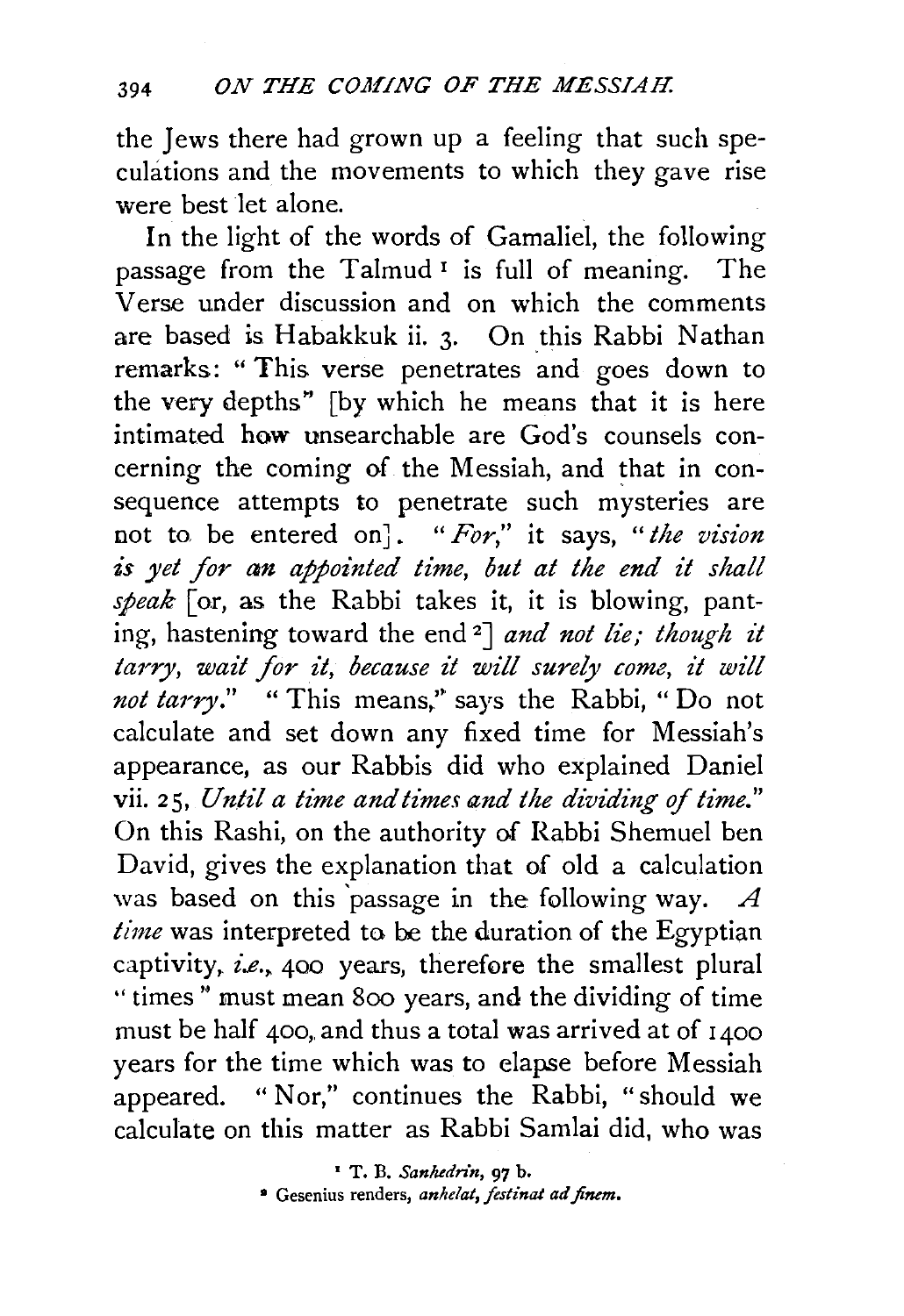explaining Psalm lxxx. 5, *Thou feedest them with the bread of tears, and givest them tears to drink in great measure."* Here again Rashi, on the same authority, explains that Rabbi Samlai took *shal£sh,* which in our Bibles is translated *in great measure*, in its literal sense, and rendered it *a third part*, and on that rendering he framed a calculation thus. The two periods to which "the drinking of tears" could most properly refer were the Egyptian and the Babylonian captivities. If they were called a third part, then, reasoned he, the time which must elapse before Messiah comes must be three times as long as they were. Now the people were in Egypt 400 years and in Babylon 70 years, and therefore the period meant is to be 1410 years. "Nor" (again we have Rabbi Nathan speaking) "should we conclude about Messiah's coming as Rabbi Akiba<sup>1</sup> did, who explained Haggai ii. 6, *Yet once*, it is *a little whz'le, and I wz'll shake the heavens and the earth."* Here Rashi gives his own note, and tells us that Rabbi Akiba laid great stress on the words, Yet *once, it is a " little" while, which he took to signify* that God would give Israel a *"little"* portion of glory, and this he referred to the time of the grandeur of Herod's temple. When that brief glory had passed away he believed that Messiah would soon come. and heaven and earth be shaken, and the Roman Empire be overthrown. "But," explains Rabbi Nathan, " he ought not to have expounded thus, for the facts of history refuted such exposition, seeing that the

' Rabbi Akiba joined the party of Bar-kokheba (Barcochebas), to whom he gave that title, *son of a star,* in allusion to the prophecy of Balaam, which was interpreted to refer to the Messiah, and had no doub, been widely circulated in the East, and become known to the Magi who came to Bethlehem. Akiba was taken prisoner at Bethar in the revolt of the Jews (A.D. 135), and is said to have been put to death by most cruel tortures.